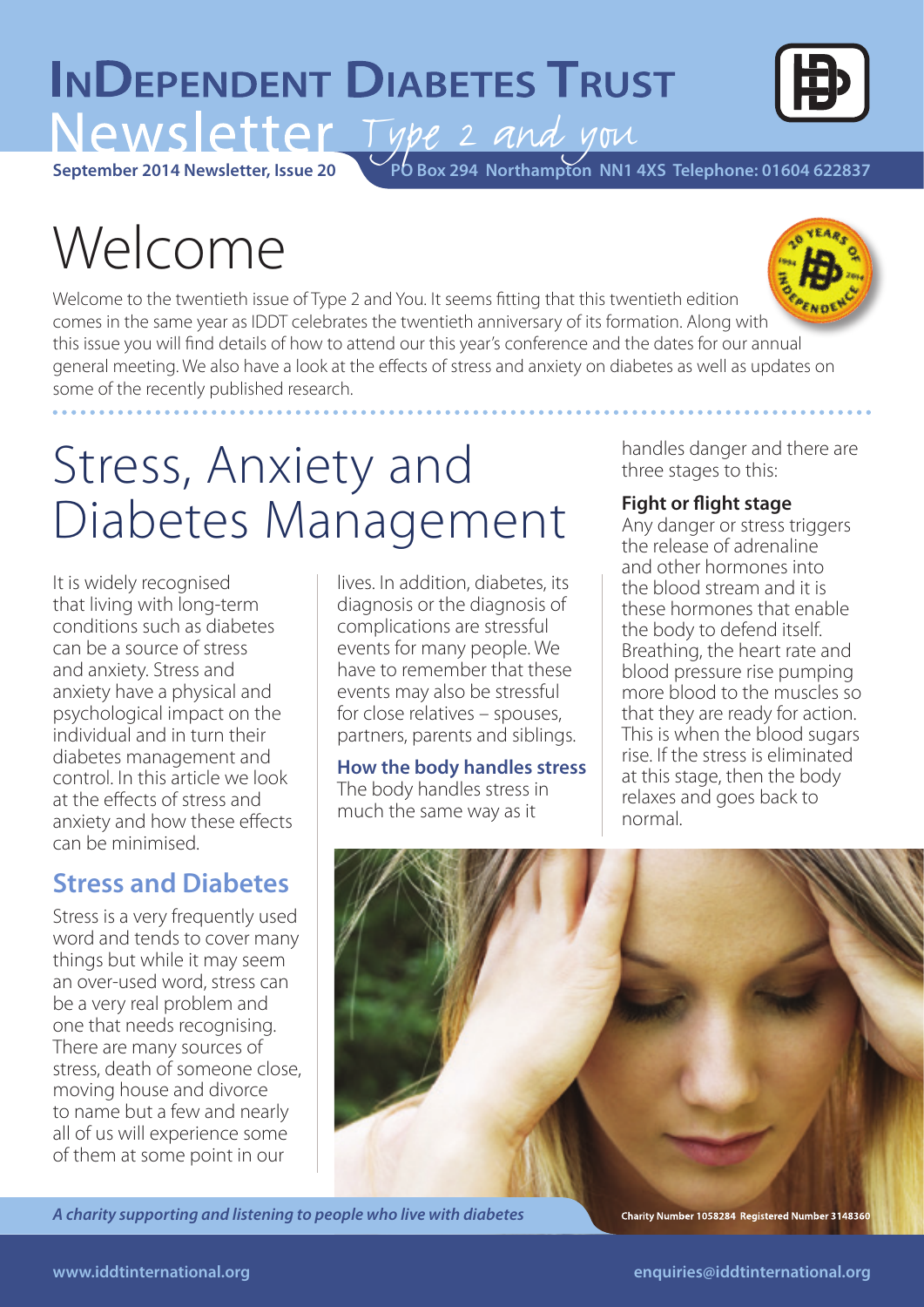#### **Resistance stage**

Some stressful situations cannot be eliminated at the fight and flight stage, for example a job you hate but can't leave or deteriorating health. At this stage the stress becomes chronic. The body continues to fight the stress by releasing high levels of the stress hormones even though the fight and flight responses have worn off and breathing and the heart rate may be normal. This is when symptoms appear such as anxiety attacks and/or mood swings – the feeling of being 'stressed out'.

#### **Exhaustion stage**

This stage occurs when the effects of chronic stress affects health. The immune system does not work as efficiently, so that people are vulnerable to infections. The continuous long-term fight against stress reduces the body's energy stores so that there is fatigue that may be followed by depression, sleeplessness and poor appetite. This is when blood sugars, blood pressure and cholesterol levels may become more difficult to control. There is also a risk of heart attack.

For people with diabetes, stress can affect blood sugars and although much of the medical literature says that stress makes the blood glucose levels rise, in some people stress appears to make blood sugars fall and cause more hypos. It may be that stress affects people in different ways or may be blood sugars just fluctuate more, whatever is the case, the message has to be to learn to know how stress affects you and your blood glucose levels.

## **Ten general tips for coping with stress**

- 1 Avoid self-medication with nicotine, too much coffee, alcohol or tranquillisers.
- **2** Work off stress physical activity is a terrific outlet.
- **3** Don't put off relaxing.
- 4) Get enough sleep to recharge your batteries.
- If you become sick, don't try to carry on as if you are not. 5
- Agree with somebody life should not be a constant battle ground. 6
- **7** Learn to accept what you cannot change.
- Manage your time better and learn to delegate. 8
- Know when you are tired and do something about it. 9
- Plan ahead by saying 'no' now. You may prevent too much pressure piling up in the future. 10

### **Maintaining a sense of humour is worth remembering too!**

# **Anxiety & Diabetes**

**Anxiety is 'being afraid' and occurs as a result of perceived danger. This in turn activates a self- protection mechanism to alert us to and protect us from this perceived danger. Hence the body reacts and produces the symptoms of stress, as described above.** 

Anxiety turns into a disorder when a person becomes physically, psychologically or emotionally symptomatic, fearful or distraught because of it. If it does become a disorder, it can be reversed.

## **Anxiety conditions can generally be divided into two main categories:**

**Firstly**, circumstantial anxiety – this is when symptoms appear because of acute stressful events, circumstances or emotions. Examples include a relationship difficulty, job loss or job promotion, illness or death of a loved one, or heavy workload. A build up of stress often comes before an anxiety condition, most early stress conditions fall within this category. Once the event, circumstance, or emotion has passed, with sufficient selfhelp materials, rest, and time, most anxiety conditions in this category resolve on their own.

**Secondly**, chronic anxiety – this is when the symptoms come and go over an extended period of time, months to a year or more. Examples include, where the symptoms come and go at different stages of life or remain as a background throughout someone's life. Chronic anxiety also has a deep-seated fear component. Many feel that they live in fear whenever their "episodes of illness" appear. Others may have it as a constant companion as they journey through life. Episodes can last a few weeks to many years. Some can remain constant throughout their life.

Generalised anxiety disorder can cause both physical and psychological symptoms. They often develop slowly and vary in severity from person to person.

Psychological symptoms may include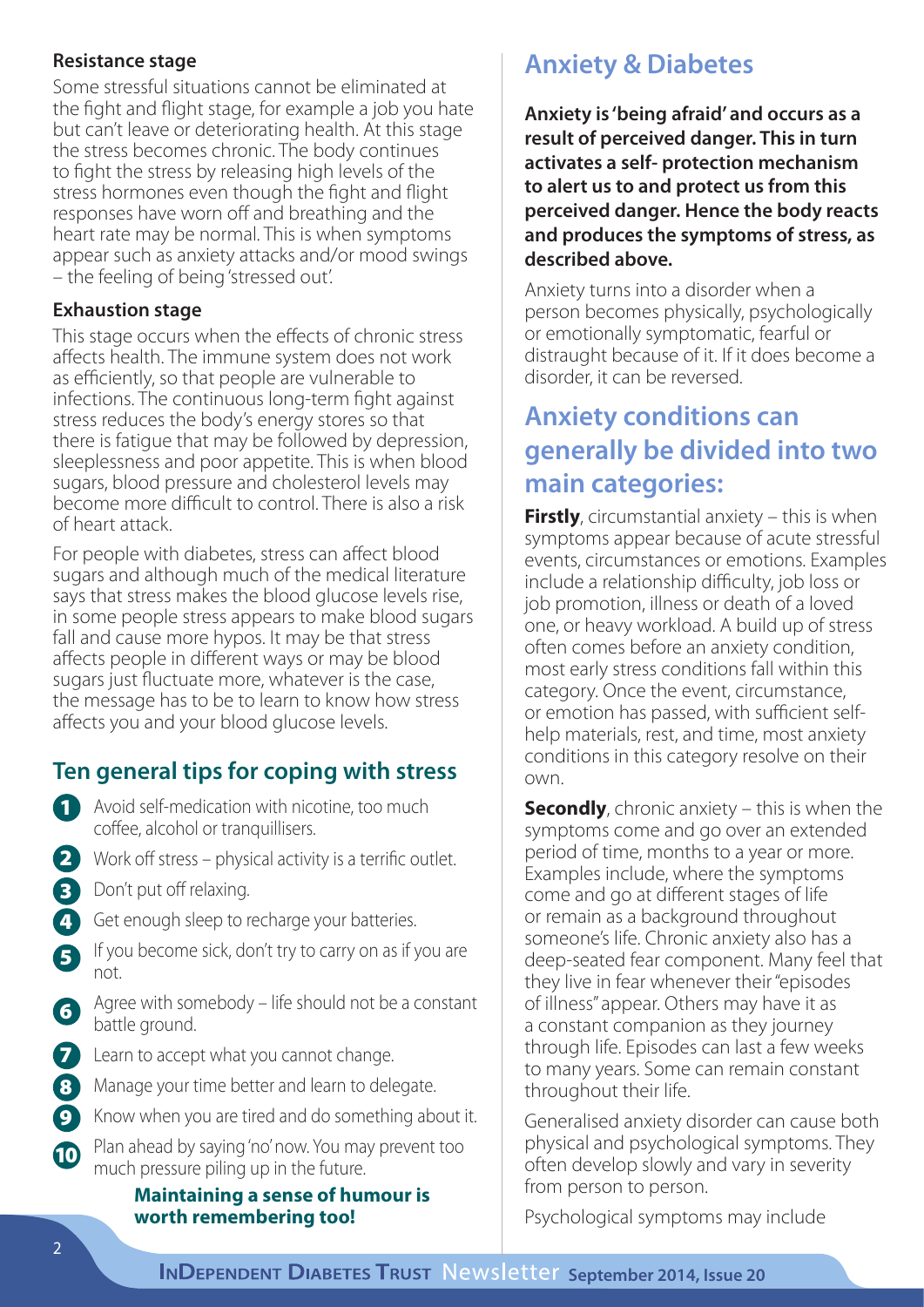changes in behaviour and the way you think and feel about things, restlessness, a sense of dread, feeling constantly 'on edge', difficulty concentrating, irritability, impatience and being easily distracted.

There are over 100 physical symptoms which include, dizziness, drowsiness and tiredness, irregular heartbeat (palpitations), muscle aches and tension, dry mouth, excessive sweating, nausea, diarrhoea, headache, frequent urinating and difficulty falling or staying asleep (insomnia).

### **Treatment**

Many people can achieve some form of anxiety and symptom reduction on their own, although the results may only be temporary.

There are two main forms of treatment for generalised anxiety disorder:

**Firstly**, psychological therapy – this is often prescribed before medication. The main form of psychological treatment is cognitive behavioural therapy [CBT]. Evidence suggests that about 50% of people who have CBT recover and many others obtain some benefit. CBT mainly focuses on the problems that you are experiencing in the present, rather than events from the past. It teaches you new skills and helps you to understand how to react more positively to situations that would usually cause you anxiety.

**Secondly**, medication, usually antidepressants. NICE [2011] says that you have the right to make informed decisions about your treatment and antidepressants are one option but decisions about their use need to be based on a shared problem assessment and a care plan that accounts for your preferences.

Depending on the circumstances, one of these treatments or a combination of both may be beneficial. No single treatment is best for everyone although there is evidence that psychological treatments last the longest.

Your GP should discuss all your treatment choices with you before you begin any form of treatment, giving you the advantages and disadvantages of all and, at the same

**Anxiety & Diabetes** time, discuss any possible risks or side effects. You can then make a decision with your GP about which treatment is most suitable for you, taking into account your circumstances and preferences. For example, some people may prefer psychological treatment such as counselling, in preference to treatment with antidepressants.

#### **Try to take some exercise – it is well worth remembering that physical activity helps to relieve anxiety.**

**For more information contact us using the contact details at the end of this newsletter and ask for our leaflet 'Diabetes – Stress, Anxiety and Depression'**

# **The flu vaccination programme starts from September 2014**

People with diabetes and other long-term conditions are advised to have the annual flu jab. The national flu vaccination programme has now been expanded and the flu vaccine will be offered routinely to all children aged 2 to 4 years of age. It will also be offered to children in areas where the programme is being piloted.

The groups eligible for flu vaccination in 2014 to 2015 are:

- **those aged 65 years and over**
- **those aged 6 months to under 65 in clinical risk groups, including diabetes**
- **people in long stay residential homes**
- **pregnant women**
- **all 2, 3 and 4 year olds**
- **primary school-aged children, in 7 geographical pilots that started in 2013 to 2014 R. B. R. E. B. R. E.**
- **11 to 12 year olds in around 12 new pilot schemes**
- **carers**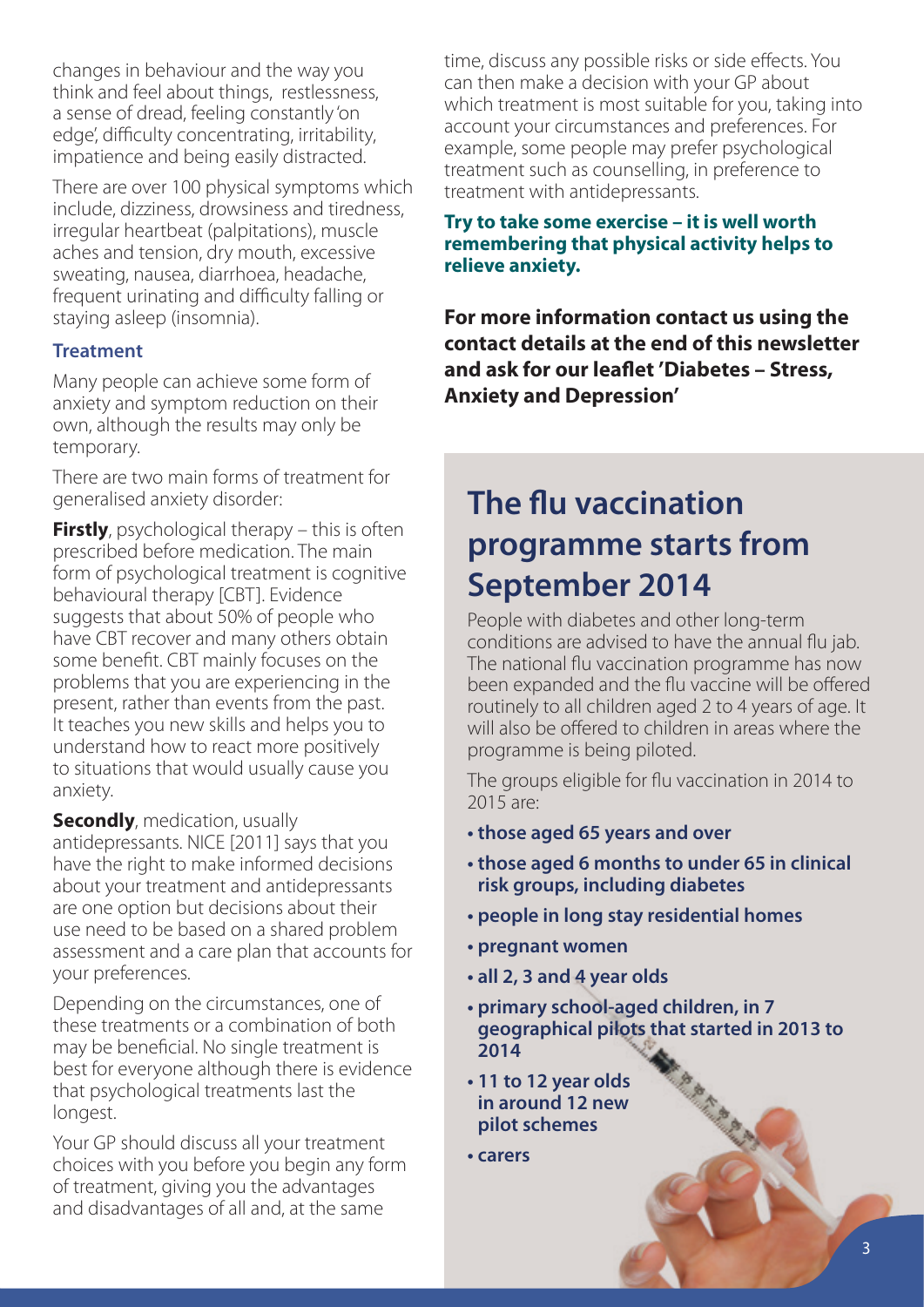# **Easy autumn harvest treats**

*By Dr Mabel Blades, Freelance Dietitian and Nutritionist*



This treat is very east to make, is really tasty and not to mention pretty. Different fruits can be used, depending on your preferences. If it is cut into smaller pieces it makes an attractive alternative to teatime cakes.

#### Serves 2

One plain tortilla 80g light cream cheese 100g blackberries 100g apples Low calorie sweetener to taste

Stew the apples and blackberries in a little water until soft. Add low calorie sweetener to taste. Allow to cool. Spread the tortilla with the low fat cream cheese. Spread with most of the fruit and roll up.

Cut into 4 pieces (2 pieces per serving) and top with the reminder of the fruit.

Typical Nutritional Content per serving: Kcal 158, Carbohydrate 22g, Fat 5g, Saturated Fat 3.1g, Salt 0.5g

# Research Roundup

## **Metformin could reduce the risk of dementia**

Metformin is an insulin sensitiser and one of the oldest and most widely used drugs to treat Type 2 diabetes and still one of the most effective. It is first line treatment according to NICE guidance.

Recent research has shown that it could reduce the risk of people with Type 2 diabetes developing dementia by as much as 20%. [Alzheimer's Association International Conference, July 2013]. Researchers investigated several diabetes treatments for over 5 years in 14,891 people over 55 years old with Type 2 diabetes. The results showed that people treated with metformin were less likely to develop dementia than those who received other treatments including insulin, which showed no reduction. Clinical trials are underway to establish the use of metformin as a therapy for both dementia and mild cognitive impairment.

## **Insulin treatment in older people with Type 2 diabetes may do more harm than good**

Several recently published studies have produced results that suggest we may need to re-think the management of diabetes in older people.

Firstly, a study by researchers from University College London has shown that for older people with Type 2 diabetes, the benefits of taking insulin are so small that they are outweighed by the harms.

Over a 20-year follow-up, they looked at how the treatments affected people's overall quality of life and whether they were effective in reducing their risk of diabetes complications. They then compared the reduced risk of complications with the burden of using diabetes medications and the side effects associated with them.

# **The researchers' conclusion**

Using HbA1c levels alone to judge whether people with Type 2 diabetes will benefit from insulin therapy is a fundamentally flawed strategy.

Each treatment decision should be individualised, mostly on the basis of the patients' views of the burdens of treatment with age and initial level of glycaemic control important secondary considerations. (JAMA Internal Medicine June 2014)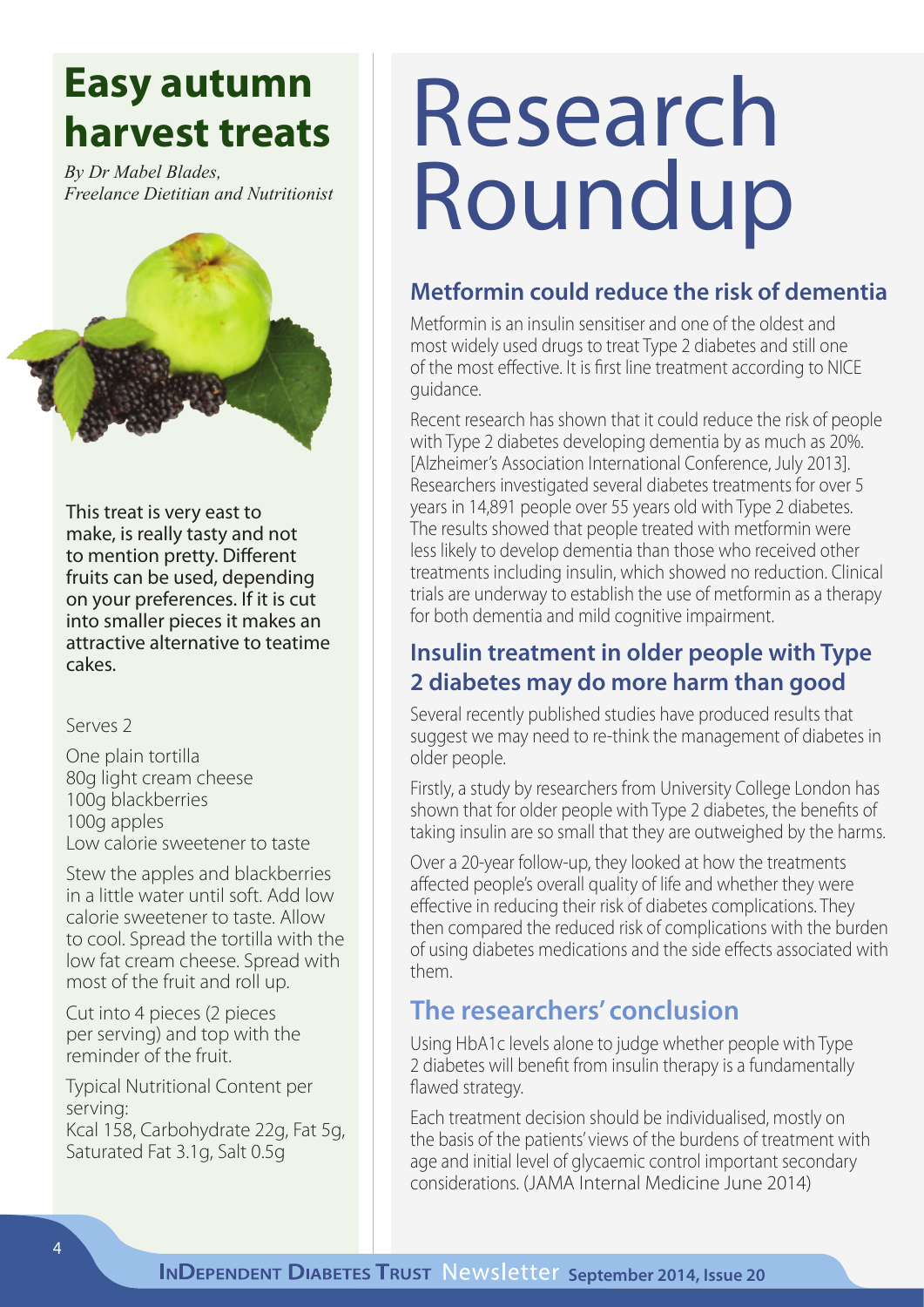Secondly, according to a report (JAMA Internal Medicine, Dec 2013), in a large study of people with Type 2 diabetes between the ages of 60 and 80 years, both age and the duration of their diabetes affect the course of the disease.

Cardiovascular complications of diabetes are considered to be the most common and the most serious complications in people of all ages. Prevention of them by blood glucose control has been the mainstay of managing diabetes. However, this large study showed that among older people and those who have had Type 2 diabetes of longer duration, hypoglycaemia rates approached those of coronary artery disease. (Diabetes and Aging Study, University of Chicago)

The study found that both patient age and duration of Type 2 diabetes had a significant and independent effect on which complications were likely to arise.

Importantly, the risk of hypoglycaemia rose markedly with age and duration of the condition so that it outpaced both coronary and cerebrovascular events as the most common serious complication in this group of people.

The range of rates of hypoglycaemia was lowest amongst younger people in the group with the shortest duration of diabetes. It was highest among the oldest people with the longest duration of diabetes.

The researchers suggest that intensive control of blood glucose levels may not be helpful treatment and may even be harmful in the older group. They also suggest that there should be a re-think of treatment in older people away from intensive glycaemic control because of the increase in hypoglycaemia.

Finally, researchers analysed the results of two studies in people without diabetes which looked at glucose tolerance and HbA1c levels to find out if they are affected by age. The results showed that both glucose intolerance and HbA1c levels increased with age in people without diabetes. Although different methods were used to measure HbA1c levels, they were consistently higher with age in people without diabetes. So the researchers recommend that age should be taken into account when using HbA1cs for diagnosis and management of diabetes. In other words, normal HbA1cs are higher in older people without diabetes, so they suggest that the target HbA1cs should be higher in older people with diabetes.

# England's first care home audit

The audit was carried out by the Institute<br>of Diabetes for Older People (IDOP), the<br>organisation that worked with IDDT to<br>publish the Passport for Diabetes in Care Settin of Diabetes for Older People (IDOP), the organisation that worked with IDDT to publish the Passport for Diabetes in Care Settings. The audit shows that despite an estimated 37,625 people with diagnosed diabetes living in care homes, the care home sector is ill equipped to look after them. The audit showed that:

- homes have far too many unqualified carers due to a lack of training,
- the links with NHS services, such as foot care, are ineffective,
- 17% of homes had no systems in place to check whether or not people who administer their own medication had done so,
- over a third of homes reported that they do not assess whether their residents know about the signs and symptoms of hypoglycaemia,
- 36.7% of homes had no policy for screening for Type 2 diabetes, which means that people could be living on care homes with undiagnosed diabetes,
- 63.2% of homes had no designated staff member with responsibility for diabetes management.

The audit also notes that only 23% of care homes responded to the audit, so the situation is likely to be even worse than the above results. The health of people with diabetes in residential care is being put at risk, and they are at increased risk of unnecessary hospital admissions, by inadequate care and lack of training of care staff.

Audits are expensive to carry out and are only of value, if they result in action to improve the highlighted inadequacies. With the increasing numbers of people living longer and the increase in Type 2 diabetes, standards need to be set and they need to be monitored. This is the case with dementia care where there are mandatory requirements to provide care, including a minimum number of staff being trained and this should be the case with diabetes.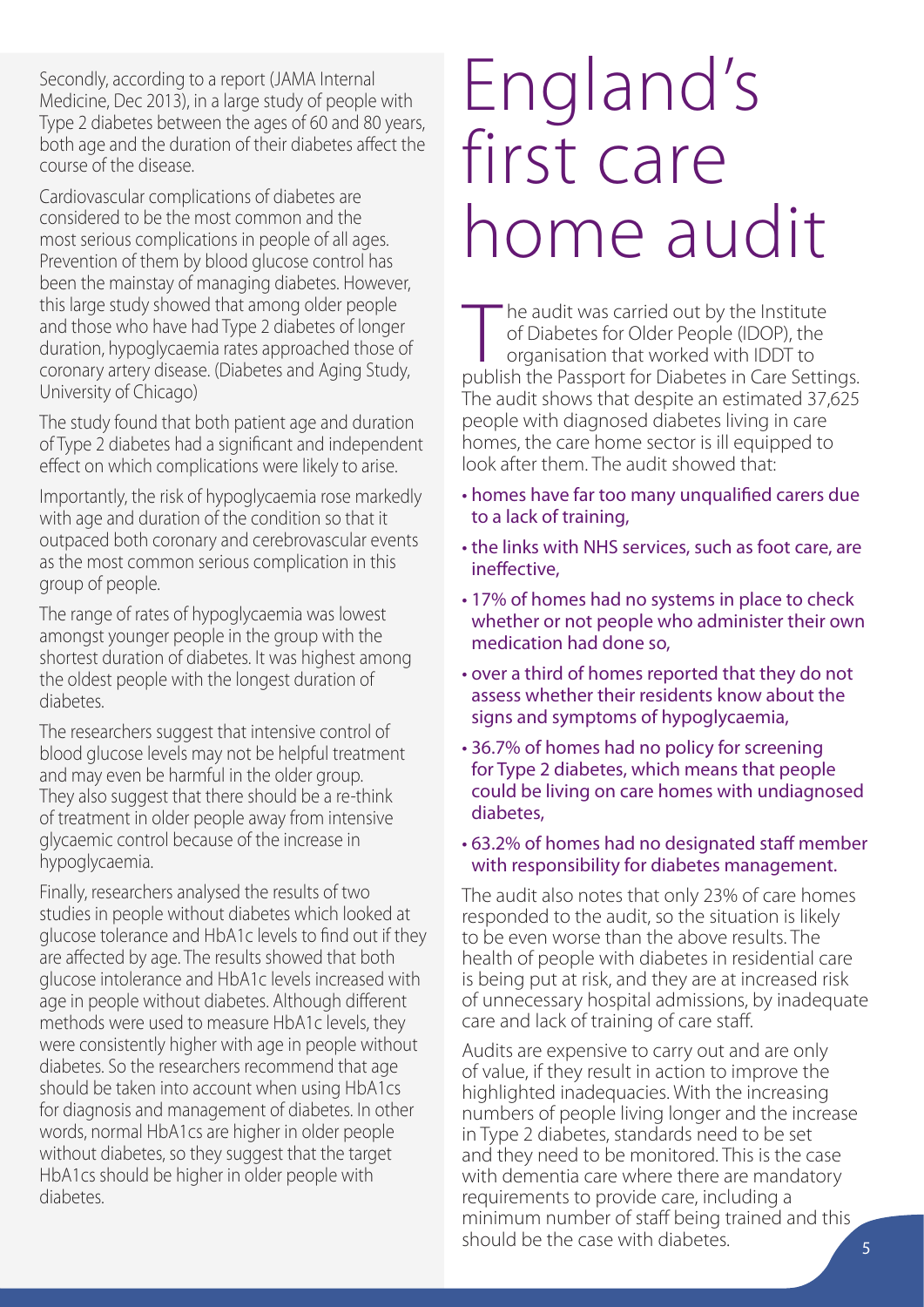# Olly's **Market Harborough to Northampton** £20 Challenge

*Left to right; Una Loughran, Oliver and Ben Jelley, Tim Newman, John Mayhew and Caroline York*

**As you will recall, back in June we told you about Oliver Jelley's plans to fundraise for IDDT by running from Market Harborough to Northampton along the Brampton Valley Way, a total of 14 miles. The run went ahead as planned on Saturday, 7th June. Olly was joined by his brother and fellow runner, Ben, and between them they raised an impressive £500!**

They were supported by Oliver's father-in-law John Mayhew, from Market Harborough, and Tim Newman, from Grantham, who both cycled alongside the pair. The team was also joined by fellow fundraisers from the charity, Una Loughran and Caroline York who cycled to and from Northampton.

Oliver, 32, who runs Brixworthbased PR agency Orange Juice Communications and works with the charity, said: "We were OK until the last three miles which were gruelling but we stuck at it and gritted our teeth to get to finishing line.

"We would like to thank everyone who supported and sponsored us. IDDT work tirelessly in the name of people with diabetes, helping to make their lives easier."

Caroline, 50, who works as a postroom operative, said: "It was wet, cold and muddy, but it was well worth it to raise funds for the charity. We all had a good day."

Martin Hirst, newly appointed IDDT chief executive, said: "We would like to thank Olly and Benny for a tremendous effort. All of the money will be used to help support people with diabetes."

**For more information about IDDT's £20 Challenge and how you can get involved, visit: www.iddt.org/news/the-20 challenge.**



# MBE for IDDT Co-Chair

Jenny Hirst, the Co-chair of IDDT, was awarded an MBE in the Queen's Birthday Honours for her work for people with diabetes. Jenny's daughter was diagnosed with Type 1 diabetes nearly 40 years ago and she has worked

voluntarily for most of those years, first as a Trustee of the British Diabetic Association (now Diabetes UK) and then for IDDT.

For many years, Jenny fought a David and Goliath battle against the pharmaceutical industry when she led the campaign for the continuation of animal insulin for the thousands of people who had adverse reactions to synthetic GE insulin. The sustained lobbying

led to government intervention and people with diabetes can still use animal insulin today.

Over the years, IDDT has expanded the support it offers and developed booklets and leaflets covering many aspects of diabetes. Of course, this now includes help and support for the rising number of people with Type 2 diabetes. The publications are in much demand by people with diabetes and health professionals to give to their patients.

After the announcement of the award, Jenny said, '*I'm more thrilled about what this Award means to the charity than for me personally .Although the charity was my 'brain-child' along with my Co-Chair Dr Matthew Kiln, it is the dedication and commitment of the staff, the Trustees and members who have motivated and helped me over the past 20 years and I would like to recognise their support at this time of celebration*.'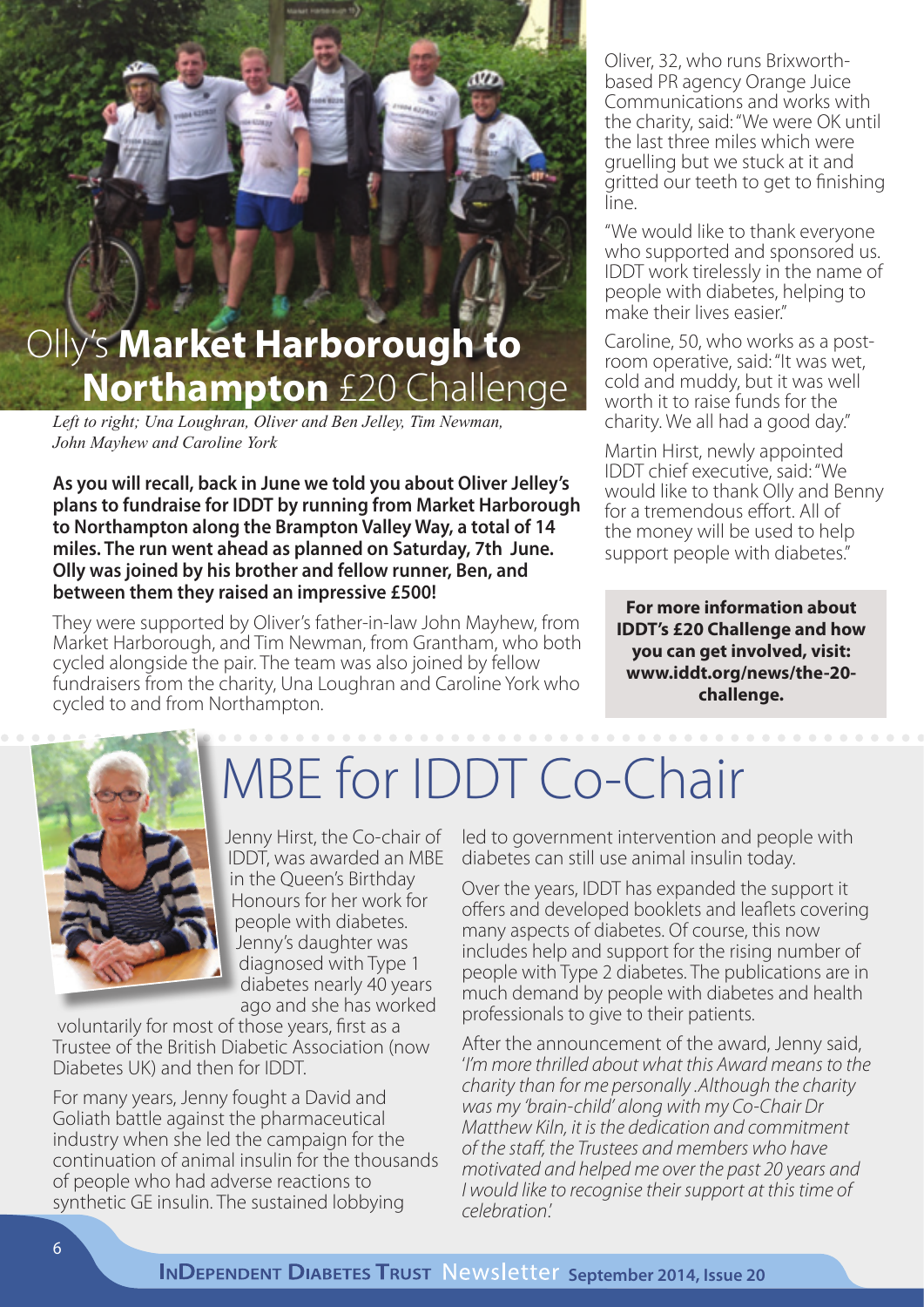# Managing medication **for long-term conditions**

**Many people find it difficult to keep using medication regularly for a long period of time. It can be especially hard if someone needs several different medications for more than one condition. A number of different aids and strategies can make it easier to use medication and help avoid side effects.**

If you are having trouble taking medication every day, you are not alone. Simply remembering to take the medication regularly is not that easy. You might not notice right away if you have forgotten.

It can be difficult to remember to use some medications because you do not feel their effect right away. It can feel like the drug is not working at all. It can take days or even weeks for some medications to take full effect.

#### **What can help me use my medication over a long period of time?**

Researchers have tried to find out what can help people to keep using their long-term medications. They found that people are more likely to use their medication if they are well-informed about it. The following things also helped:

- regularly discussing using the medication with a doctor,
- keeping the dose schedule simple,
- using packaging or containers that make it easier to see if a dose has been missed,
- setting up automatic reminders, for instance using text messages or cell phone alarms.

Long-term use of medication apparently works best when several of these approaches are combined.

The way in which medication is used can also affect how well you follow your treatment plan. For example, if you are having difficulty swallowing certain tablets, try asking your doctor or pharmacist whether the medication is available in another form, such as a capsule or syrup. You could also ask whether the medication can be ground up and mixed with food so that it is easier to swallow. This is not possible with all medications, though.

Some medications already come in packaging that makes it clear what you need to take, and when. Your pharmacist might also be able to give you packaging

or containers that make it clear which tablets you need to take and at what time. These include things like daily or weekly medication containers (also called dispensers or dosettes) or special medication organizers.

Many people also find it important to have someone who encourages them to keep taking their medication. This is one of the reasons why regular appointments with your doctor can be helpful.

#### **How can I keep track of the different medications?**

It is very important to keep track of things if you need several different medications. It might be best to write down which medications you take and when, along with the dose. You can use a form or just a notebook to list all of the medications.

Make sure you record both prescription-only medication as well as over-the-counter medication, including herbal products and dietary supplements as these products can also interact with medication. Remember to include medication that you do not swallow, but apply in a different way - like asthma inhalers or eye drops.

S & I M L N S

It might help to note these things for each medication:

- **Purpose and effect**: This
- includes both the desired benefit and possible side effects.
- **Use**: How is the medication used, how often, and for how long?
- **Storage**: Does the medication need to be stored in a special way? For example, does it need to be kept in the refrigerator?

*cont over…*